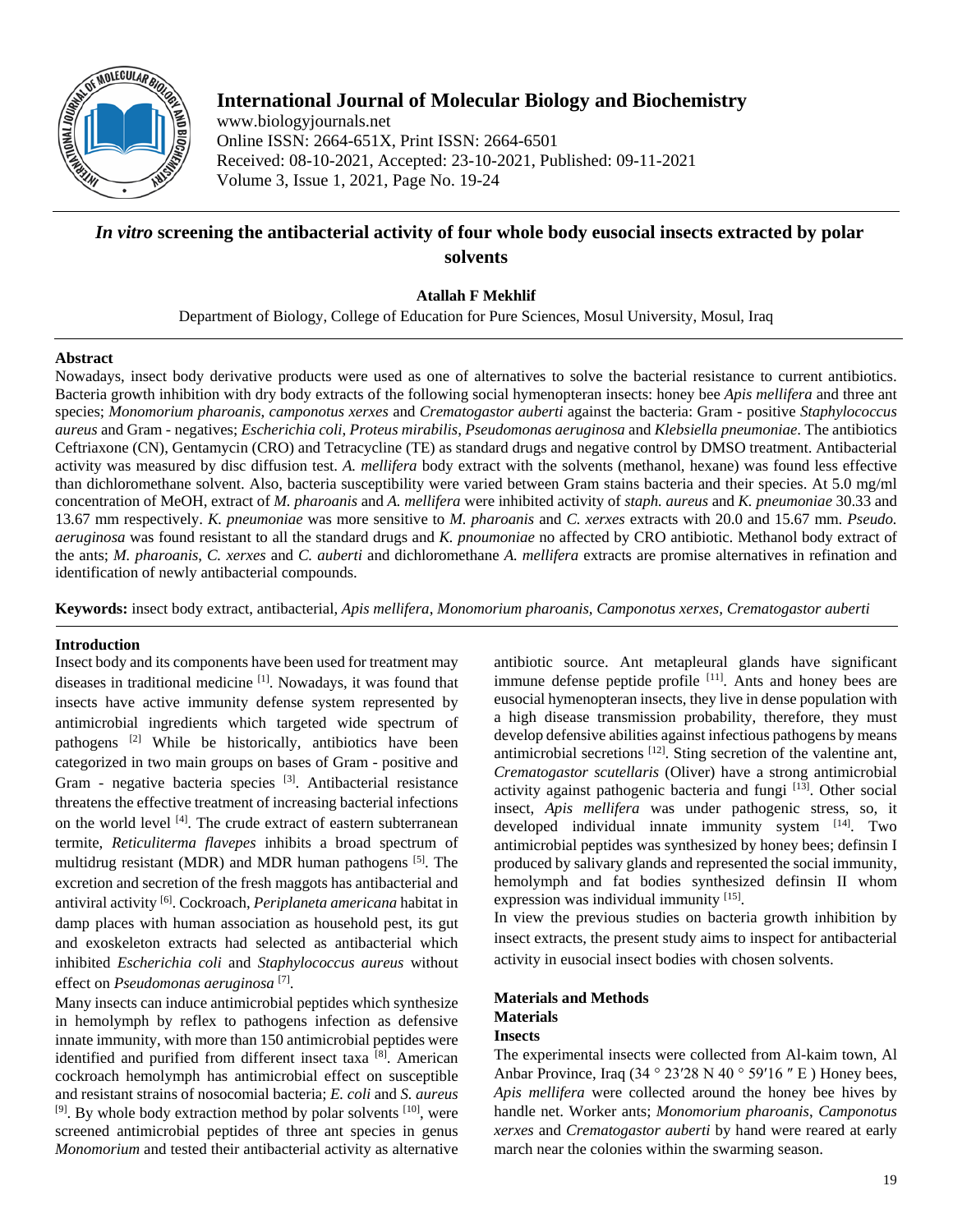#### **Bacteria for Bioassay**

The pathogenic human bacteria: one Gram– positive bacterium *Staphylococcus aureus* and four Gram- negatives; *Escherichia coli*, *Proteus mirabilis*, *Pseudomonas aeruginosa*, and *Klebsiella pneumoniae* were brought from Microbiology laboratory / Research Unit / Biology Department / College of Education for pure sciences / Mosul University – Iraq (36 ° 22′35 N 43 ° 08′32  $''E$ ).

## **Solvents**

The polar solvents with gradual polarity Index; Methanol (5.1), dichloromethane  $(3.1)$ , ethanol  $(0.654)$  and hexane  $(0.1)$  were used in extract preparation.

## **Culture Media**

Muller – Hinton agar media were purchased from NEOGEN Culture Media (foodstafety.neogen.com**)**

### **Methods**

### **Preparation of insect body extract**

After collecting the insect species specimens, they were dried in oven at 35C $\degree$  for 24 hrs. Then, the whole body insects were grounded up to be powdered, the insect materials were macerated in the selected solvents for three days and twice filtrated by Wattmann filter papers no.1 under low pressure. The filtrations were left over night for solvents evaporation. The crude extract were kept at  $4C^{\circ}$  till beginning of the experiments. Stock solution and desired concentration were prepared with DMSO solvent.

### **Bacteria recovery**

The bacterial species were inoculated on the plates and cultured in the incubator at 37  $\degree$  for 24 hrs, while stock bacteria plates were kept at 4  $C^{\circ}$ .

#### **Antibacterial susceptibility test**

*In vitro*, antibacterial activity of the insect body extracts and positive control (antibiotics) were estimated by growth inhibition zones after Kirb – Bauer disc diffusion susceptibility test protocol [16]. Paper discs (5mm) were punched out of whatmann filter papers, then sterilized in oven at 160  $C^{\circ}$  for one hr. and left to cool, the discs were dipped in the applied concentration for half hr. and air dried. Control and extract treated discs were fixed on agar media surface. Petri dish plates were incubated for 24 hrs. at  $37 \, \text{C}^{\,\circ}$ , the diameters of the inhibited zones excluding the disc diameter were calculated by caliper  $[17]$ . The experiments were conducted in three replications, the data were analyzed by ANOVA, Duncan Multiple Range Test at P  $0.05$  <sup>[18]</sup>. Means of the Inhibition zones were ranked according to the extract antibacterial activity based on [19] method;  $\geq 8$  mm good, 6 – 7 mm moderate,  $4 - 5$  mm weak and  $2 - 3$  mm very weak.

### **Results**

Table 1 shows the inhibition zones of one Gram – positive and four Gram – negative bacteria, as response to antimicrobial activity of 5.0 mg/ml *Apis mellifera* extract. The extract was prepared by the solvents; Dichloromethane, methanol and hexane. The extracts with those solvents were appeared antibacterial activity against Gram positive *Staphylococcus aureus* (15.0, 13.67 and 13.33 mm ) in comparison to Gram – negative bacteria especially *Pseudomonas aeruginosa* (4.0, 4.67 and 7.33 mm) and *Klebsiella pneumoniae* (8.67, 4.33 and 7.0 mm) respectively. The last two Gram – negatives *Escherichia coli* and *Proteus mirabilis* were more susceptible than the two others to *A. mellifera* extract.

**Table 1:** Antibacterial activity of *Apis mellifera* extract (5.0 mg/ml) against Gram – negative and Gram - positive tested bacteria.

|                           | Inhibition Zone (mm) |                         |                 |                    |                |  |
|---------------------------|----------------------|-------------------------|-----------------|--------------------|----------------|--|
| <b>Extraction solvent</b> | Gram - positive      | <b>Gram - negatives</b> |                 |                    |                |  |
|                           | Staph, aureus        | E. coli                 | P. mirabilis    | Pseudo, aeruginosa | K. pneumonia   |  |
| Dichloromethane           | $15.0 + 1.0a$        | $12.33+0.56b$           | $12.67 + 1.53a$ | $4.0+1.0d$         | $8.67 + 1.53c$ |  |
| Methanol                  | $13.67 + 1.5a$       | $13.33+0.56b$           | $10.67 + 1.5b$  | $4.67+1.15c$       | $4.33+1.53c$   |  |
| Hexane                    | $13.33+0.5a$         | $11.33 + 1.67a$         | $11.67 + 1.5a$  | $7.33 + 1.5b$      | $7.0 \pm 1.0$  |  |

- Means with horizontal different letters significant at  $p \le 0.05$ .

On the other hand, fig 1 evokes variable inhibition effect of *A. mellifera* extract with the different applied solvents. The extract

with dichloromethane have more effect on the bacteria; *Staph. aureus*, *P. mirabilis* and *K. pneumonia*e extracts.



**Fig1:** Antibacterial activity of *Apis mellifera* extract on tested bacteria prepared with different solvents.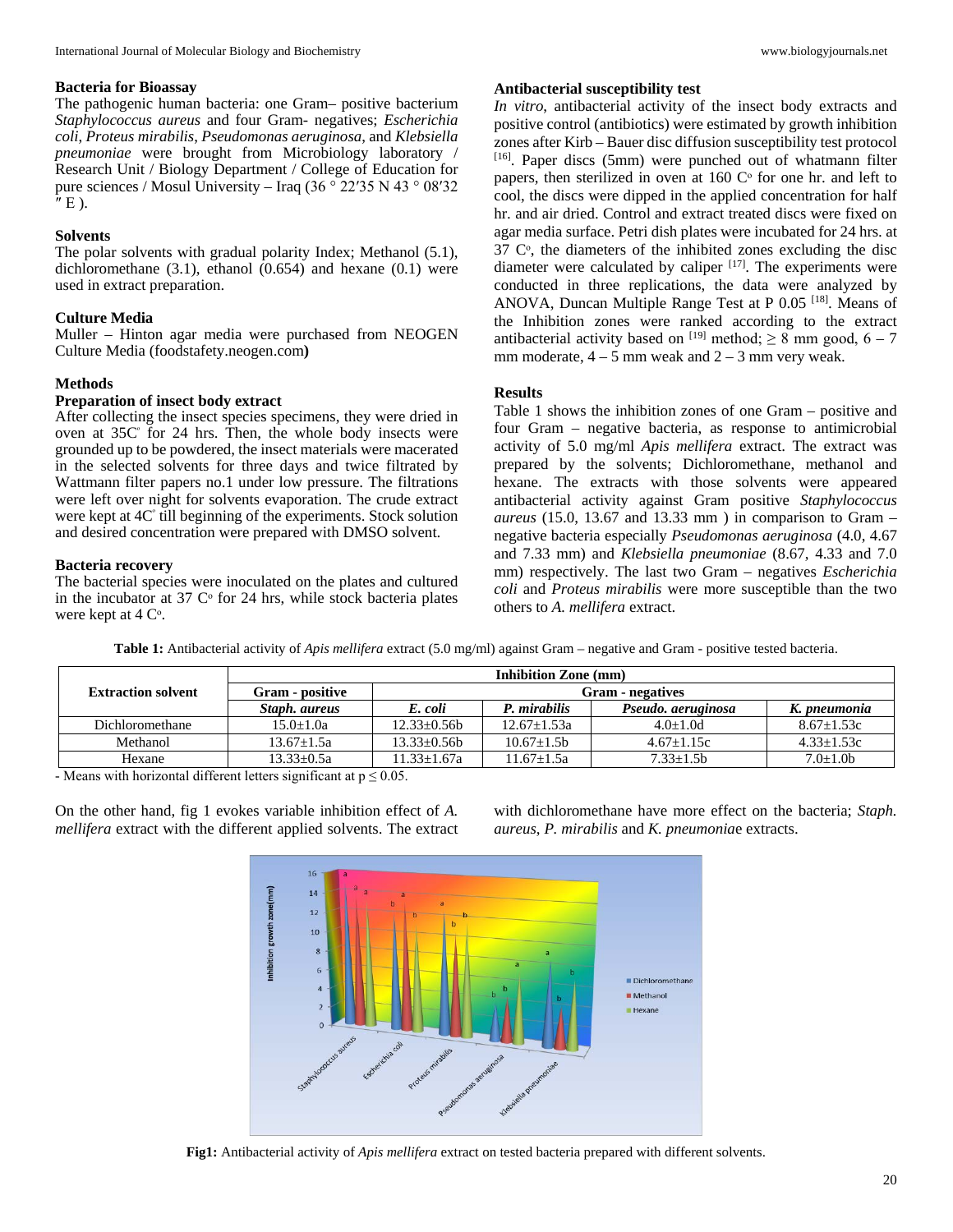The ant, *Monomorium pharoanis* extract have distinguishable antibacterial activity represented by inhibition zones after extraction with methanol and hexane solvents. The inhibition growth zone depends on the solvent of extraction; therefore, methanol extract were caused 30.33, 25.33, 27.67, 8.0 and 20.0

mm inhibition zones for growth of *Staph. aureus*, *E. coli*, *P. mirabilis*, *Pseudo. aeruginosa* and *K. pneumoniae* respectively. Besides as the previous bacterial sequence for hexane extract were 12.67, 10.33, 8.67, 4.33 and 7.0 mm respectively (table 2).

| Table 2: Inhibition zones of bacteria growth treated with 5.0 mg/ml Monomorium pharoanis extract. |  |
|---------------------------------------------------------------------------------------------------|--|
|---------------------------------------------------------------------------------------------------|--|

|                                                                                                                     | <b>Inhibition Zone (mm)</b> |                         |                    |                    |                  |
|---------------------------------------------------------------------------------------------------------------------|-----------------------------|-------------------------|--------------------|--------------------|------------------|
| <b>Extraction solvent</b>                                                                                           | Gram – positive             | <b>Gram - negatives</b> |                    |                    |                  |
|                                                                                                                     | Staph, aureus               | E. coli                 | P. mirabilis       | Pseudo, aeruginosa | K. pneumoniae    |
| Methanol                                                                                                            | $30.33 \pm 1.53a$           | $25.33 \pm 1.53 b$      | $27.67 \pm 2.09b$  | $8.0 + 1.0d$       | $20.0 \pm 2.08c$ |
| Hexane                                                                                                              | $12.67 \pm 0.58a$           | $10.33 \pm 0.58$ ab     | $8.67 \pm 1.53$ bc | $4.33 \pm 1.53$ d  | $7.0 \pm 1.73c$  |
| - Means $\pm$ standard deviation (SD) in horizontal column with different letters are significant at $P \le 0.05$ . |                             |                         |                    |                    |                  |

Also, fig 2 exhibits *M. pharoanis* in methanol extract more antibacterial effective than hexane in comparison between that two solvents; (30.3, 2.7 mm), (27. 3, 10.3 mm), (27.7, 8.7 mm),

(8. 0, 4.3 mm) and (20.0, 7.0 mm) against the bacteria *Staph. aureus*, *E. coli*, *P. mirabilis*, *Pseudo. Aeruginosa* and *K. pneumoniae* respectively.



**Fig 2:** Variation in bacteria inhibition treated by ant *Monomorium pharoanis* extract prepared with two different solvents.

Ethanolic extract of harvest ant, *Camponotus xerxes* and valentine ant *Crematogastor auberti* were caused inhibition zones for used bacteria at 5.0 mg/ml concentration. For *C. xerxes*,

the inhibition zones were ranged between 23.3 mm to 11.3 mm and *C. auberti* from 14.3 to 6.0 mm in case *Staph. aureus* and *Pseudo. aeruginosa* treatments ( table 3).

**Table 3:** Variation of bacteria growth inhibition by ethanolic extract of the ants, *Camponotus xerxes* and *Crematogastor auberti* (5.0 mg/ml).

|                        | <b>Inhibition Zone (mm)</b> |                         |                 |                    |                   |  |
|------------------------|-----------------------------|-------------------------|-----------------|--------------------|-------------------|--|
| Ant extract            | Gram - positive             | <b>Gram</b> - negatives |                 |                    |                   |  |
|                        | Staph, aureus               | E. coli                 | P. mirabilis    | Pseudo, aeruginosa | K. pneumoniae     |  |
| Camponotus xerxes      | $23.33 + 1.15a$             | $21.67 + 1.53a$         | $18.33 + 1.53b$ | $11.33 + 1.53d$    | $15.67 \pm 0.53c$ |  |
| Crematoga-stor auberti | $14.33 \pm 1.15a$           | $11.67 + 1.53b$         | $10.33 + 1.53b$ | $6.0+1.0c$         | $7.33 \pm 0.58c$  |  |

- Means with different letters in horizontal column are significant at  $p \le 0.05$ .

Fig 3 evokes antibacterial activity dominance of *C. xerxes* in relation to *C. auberti*, the most differences between them were (23.3, 14.3 mm), (21.7, 11.7 mm) and (18.3, 10.3 mm) for *Staph.* 

*aureus*, *E. coli* and *P. mirabilis* respectively. Also, in spite of low effect, but clear differences between the two ant extracts for *Pseudo. aeruginosa* and *K. pneumoniae*.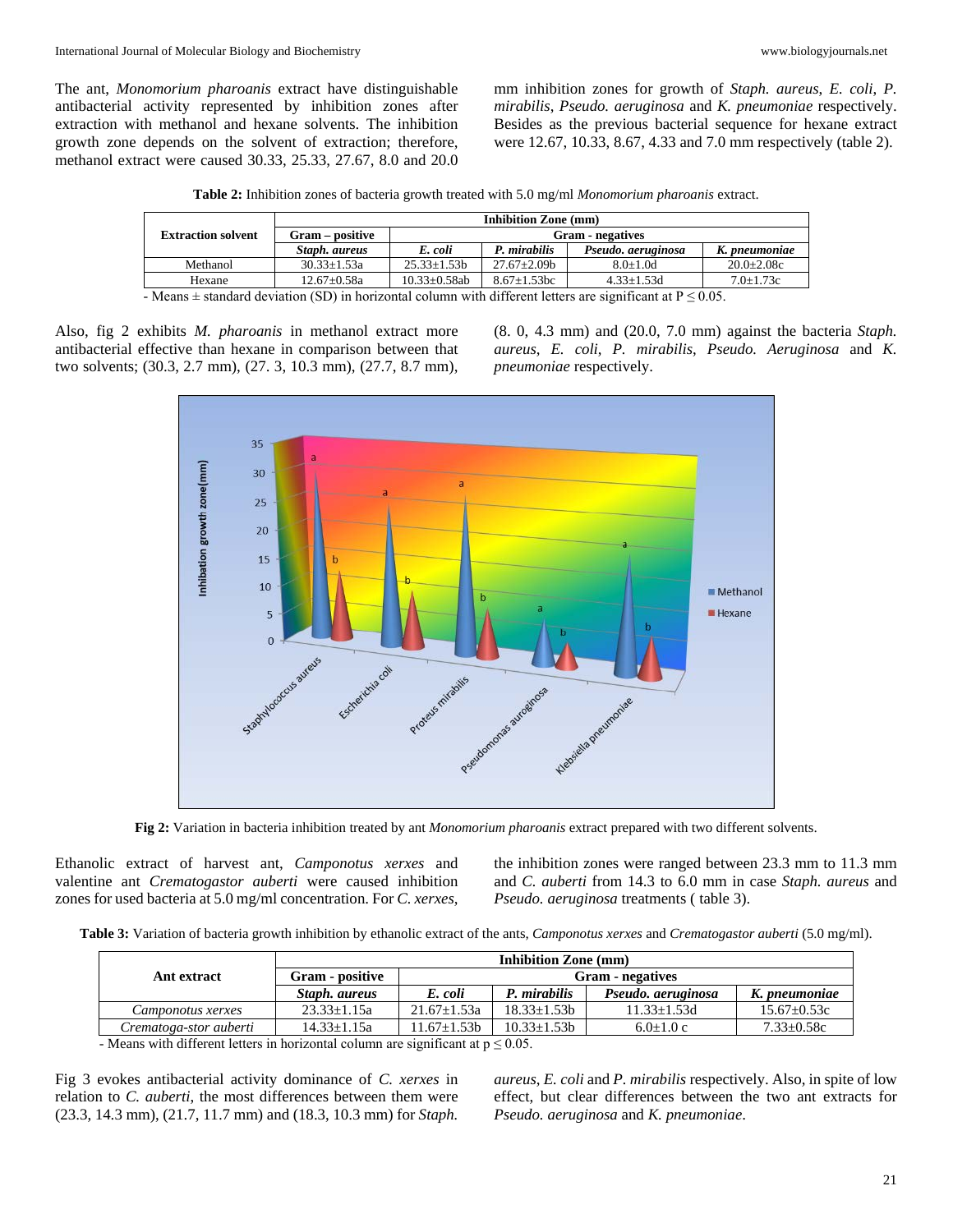

**Fig 3:** Antibacterial action of the ants *Camponotus xerxes* and *Cremotogastor auberti*.

The Inhibition zones by the antibiotics (Standard drugs) were revealed by fig 4. All the three antibiotics have no activity against *Pseudo. aeruginosa* besides *K. pneumoniae* treatment with Gentamycin. However, susceptibility of the other three applied bacterial species were varied according to the antibiotic usage and bacterium species. Thereafter, growth zones for; Ceftriaxone (CRO) ranged between 25.3 to 6.3 mm for *Staph. aureus* and *P. mirabilis*, Gentamycin (CN) from 35.0 to 11.7 mm in *P. mirabilis* and *Staph. aureus* treatment and Tetracycline (TE) caused inhibition zones for treated bacteria with range  $14.7 - 5.3$  mm at *Staph. aureus* and *P*. *mirabilis* treatment.

#### **Discussion**

The objective of this study is to evaluate the inhibition growth activity of selected eusocial insects. Hypothetically, social insects are good source for antibacterial activity to protect themselves and their broads in high density habitat with easily pathogens transmission. The growing problem of multidrug - resistance in bacteria populations were encouraged research inspection for new antibiotics and made a milestone in human battle with antibiotic resistance bacteria  $[20, 21]$ . The polar solvents; methanol, dichloromethane, ethanol and hexane were chosen for insect body extraction. Because the solvent chosen is one of the effective factors in antibacterial activity of the insect body extracts <sup>[19]</sup>. Therefore, the polar solvents; methanol, dichloromethane ethanol and hexane were choose for insect body extraction. Ants are considered a potential source for antimicrobial peptides  $[22]$ , their metapleural glands are the main source of antimicrobial activity in many ant species  $[23]$ .

Our results on bacteria growth inhibition of eusocial insects: honey bee and three ant local species; *Monomorium pharoanis*, *Camponotus xerxes* and *Crematogaster auberti* have satisfied antibacterial activity at the experimental treatments with 5.0 mg/ml. Methanol extract of honey bee and ant *M. pharoanis* have more efficiency than dichloromethane and hexane extracts against the tested Gram positive and Gram negatives bacteria due to high solubility the active components in methanol solvent. On the other hand, significant variation in antibacterial activity of ethanolic between *C. xerxes* and *C. auberti* extracts. The experimental extracts with different solvents, *Staph. aureus* had mostly the widest growth inhibition zone (tables 1, 2, 3), this bacterium is abundant in the wounds  $[24]$ . In comparison for growth inhibition zone diameter between Gram negative marker bacteria, *Escherichia coli* and *Proteus mirabilis* were more susceptible to the applied extracts than *Pseudomonas aeruginosa* and *Klebsiella pneumoniae.*

Ants are considered a potential source for antimicrobial peptides [22] . Ethanolic extract of *C. auberti* have good inhibition zones against the tested bacteria, while *C. xerxes* with moderate to good inhibition activity. These findings context with [25] results for *Crempatogaster* sp., and *M. crinicepls* among three *Monomorium* ssp. extracts which have strong antibacterial activity [10].

Significantly, most the applied honey bee and ants extracts possessed good antimicrobial activity in comparison with tested synthetic antibiotics; Ceftriaxone (CRO), Gentamycin (CN) and Tetracycline (TE) at 10.0 mcg/ml concentration. Fig 4 indicates to that *Pseudo. aeruginosa* and *K. pnoumoniae* resistance to CN and CRO antibiotics by developing act compounds in the ant extracts.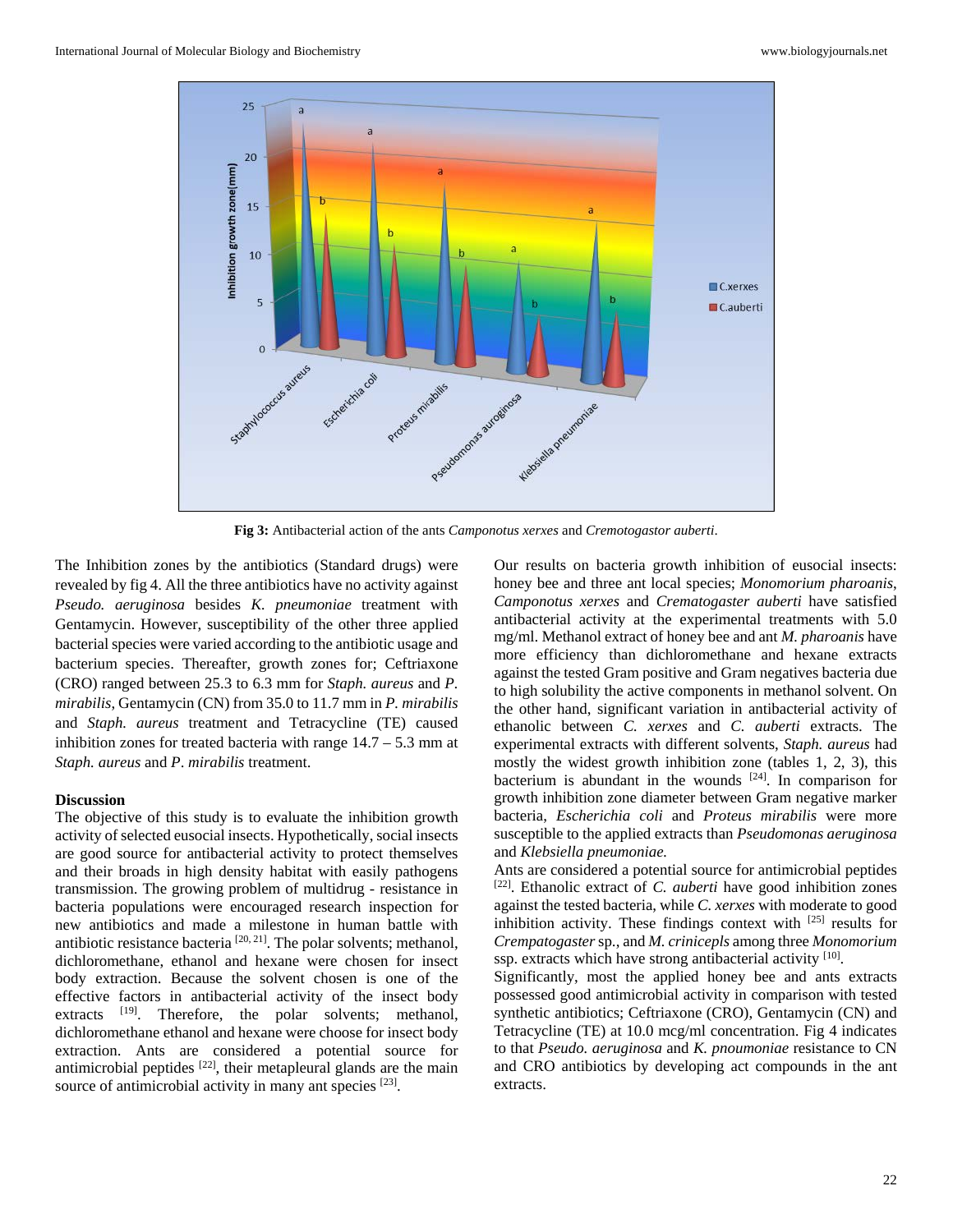

**Fig 4:** Inhibition growth zones of methanol extract of *Apis mellifera* (Am) and *Monomorium pharoanis* (Mp), besides ethanolic extract of *Cremotogastor auberti* (Ca) and *camponotus xerxes* (Cx) 5.0 mg/ml in comparison with action of the antibiotics; Cefriaxone (CRO), Gentamycin (CN) and Tetracycline (TE) 10.0 mcg.

### **Conclusion**

In this experimental study, insect body extract of social and in environmental stress insects were appeared antibacterial activity against wide spectrum of Gram negative bacteria and Gram positive *S*. *aureus*. The indicator of this antibacterial activity was represented by growth inhibition zones with disc diffusion test. Methanol and ethanol extracts of the ants: *Monomorium pharoanis*, *camponotus xerxes* and *Crematogastor auberti* have better effect than standard drugs (CN, CRO and TE antibiotics) at 5.0 mg / ml concentration.

### **Acknowledgment**

I would like to thank Mosul university authorities, all's with appreciation to President of the university Prof. Dr. Kossay Alahmady for his scientific supportment. Also, thankful to Head of Biology Department; Prof. Dr. Mohmaad S. Faisal, for continued support.

### **References**

- 1. Yahya N, Sakina AA, Haassan A, Muhammad S. Zoochemical screening and antimicrobial potential of ground beetle (Carabidae). Biochem. Pharmacol. (Los Angel),2019:8:1. doi: 10.35248/2167-0501.19.8.265
- 2. Haine ER, Maret Y, Siva-Jothy MT, Kolff J. Antimicrobial defenses and persistent infection in insects. Science,2008:322(5905):1257-1259.
- 3. Cottarel G, Wierzbowski J. Combination drugs, an emerging option for antibacterial therapy. Trends in biotechnology,2007:25(12):547-555.
- 4. World Health Organization (WHO). Antimicrobial Resistance: Global Report on Surveillance. ISBN 97892 4 1564748 256.
- 5. Zeng Y, Hu YP, Suh S-J. Characterization of antimicrobial activities of Eastern subterranean termite, *Reticulitermies*

*flavipes* against human pathogens, 2018. Plos/ ONE. Available from: DOI: 10.13711journal.pone.0162249.

- 6. Abdel-Samad MR. Antiviral and viruicidal activities of *Lucilia cuprina* maggots excretion/secretion (Diptera: Calliphoridae), 2019. First work. Heliyon, Available from: https://doi.org/10.1016/j.heliyon.2019.eo2791.
- 7. Thornber K, Pitchforth E. Communicating antimicrobial resistance: the need to go beyod human health. JCR – Antimicrob. Resist, 2021, 1-3. DOI: 10.1093- /jacamr/dlab096.
- 8. Sowa-Jasiłek A, Zdybicka-Barabas A, Schzek S, Wydrych I, Mak P, Jakubowicz T *et al*. Studies on the role of insect hemolymph polypeptides: *Galleria mellonella* anionic peptide 2 and lysozyme. Peptides,2014:53:194-201.
- 9. Latifi M, Alikhani MY, Salehzadeh A, Nagari M, Bandani A, Zahirnia AH *et al*. The antibacterial effect of American cockroach, hemolymph on the nosocomial bacteria. Avicenna J. Clin. Microb. Infec,2015:2(1):e23017. Available from: DOI: 10.17795/ajcmi – 2317
- 10. Bhagavatula N, Meedidaddi V, Chandrashekara K, Kesavakump SK. Antimicrobial peptides from the Asian harvester ants secretions of the genus *Monomorium* : *In vitro*  screening for antimicrobial activity. Indian Biotechnol,2017:16:50-55.
- 11. Schluns H, Crozier RH. Molecular and chemical immune defenses in ants (Hymenoptera: Formicidae). Myrmecological News,2009:12:237-249.
- 12. Penick CA, Halawany O, Pearson B, Mathiews S, Lopez Uribe M, DunnRR *et al*. External immunity in ant societies: Sociality and colony size do not predicate investment in antimicrobials. Royal Society Open Science,2018:5:171332. http://dx:dot.org/10.1098/rese.171332
- 13. Perito B, Cremonini M, Montechi T, Turillazzi S. A preliminary study on the antimicrobial activity of sting